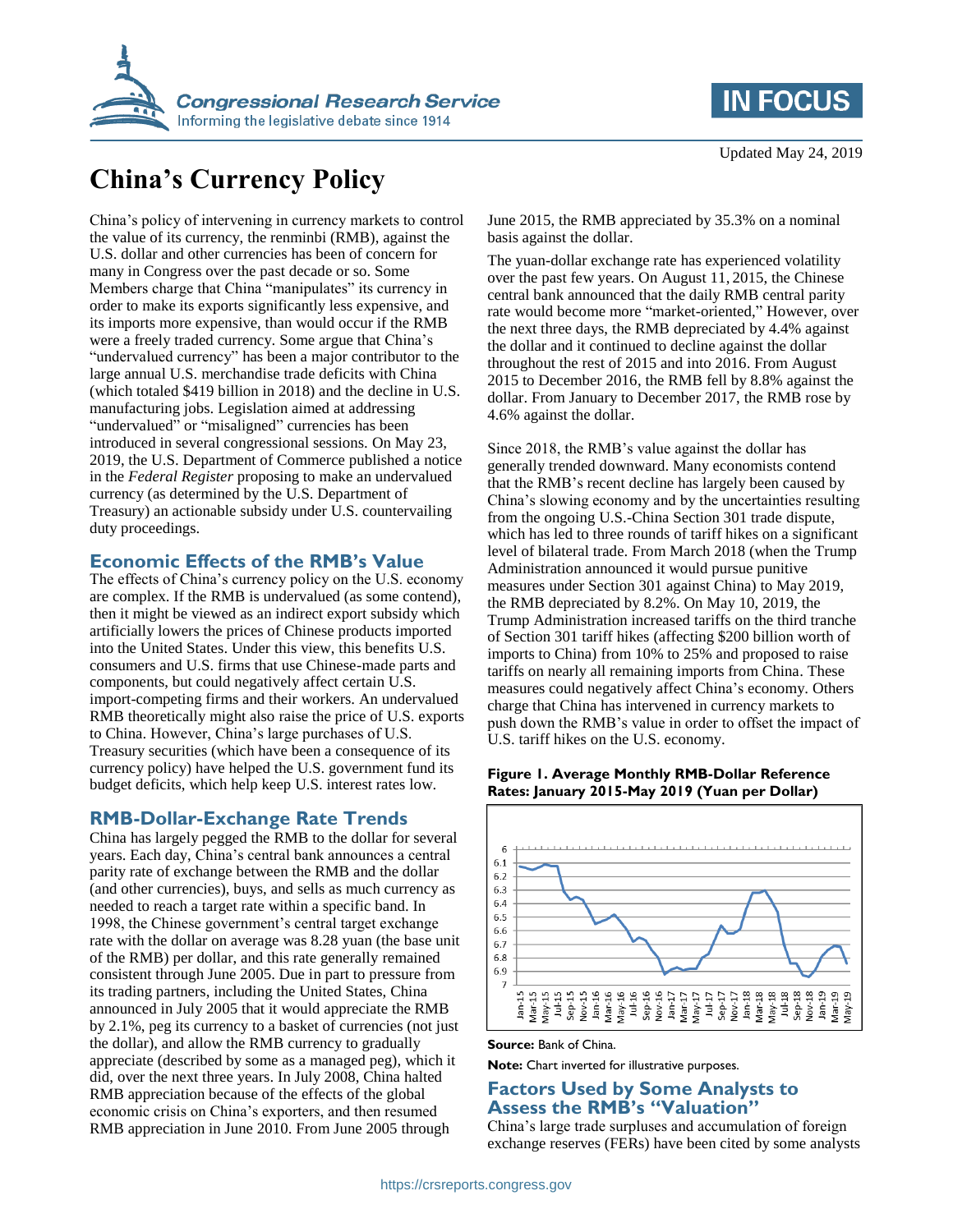as indicators of China's currency intervention. China's current account (CA) surplus (which includes the balance of trade in goods and services, plus net income and net transfers) as a percent of gross domestic product (GDP) rose from 1.7% in 2000 to a historic peak of 9.9% in 2007. It subsequently began to fall sharply over the next few years (due in part to the impact of the 2008 global economic slowdown and efforts by the government to rebalance the economy), reaching 0.7% in 2018. Economists contend that an important factor in ensuring that large CA surpluses relative to GDP do not reoccur is to reduce China's very high gross savings rate. That rate fell from 52% in 2008 to 45% in 2018, but remains high by international standards.

China's FERs rose from \$166 billion in December 2000 to a peak of \$3.99 trillion in June 2014, but subsequently declined to \$3.09 billion as of April 2019. In 2018, China's FERs were equivalent to 23% of its GDP. Some of China's FERs gone toward the purchase of U.S. Treasury securities. China's holding of these securities rose from \$118 billion in December 2002 to a peak of \$1,317 billion in November 2013, but they declined to \$1,121 billion as of March 2019 (a \$196 billion decline from their peak).

#### **Figure 2. China's CA as a Percent of GDP (%)**



#### **Source:** International Monetary Fund.

A broader measurement of the RMB's movement involves looking at exchange rates with China's major trading partners by using a trade-weighted index (i.e., a basket of currencies) that is adjusted for inflation, often referred to as the "real effective exchange rate" (REER). Such an index is useful because it reflects overall changes in a country's exchange rate with its major trading partners as a whole not just the United States. According to the Bank of International Settlements, from November 2013 to November 2015, the RMB's REER rose by 11.9% against a basket of 61 currencies, even though, on a nominal basis, the RMB depreciated by 4.6% against the dollar. The RMB's relative peg to the dollar has often meant that as the U.S. dollar has appreciated in global markets, so has the RMB (even when the RMB has depreciated against the dollar). In December 2015, China announced that would establish a new currency index rate (based on 13 foreign currencies) to help re-orient markets away from the dollar by measuring the weighted change in the currency basket. From December 2015 to December 2017, the RMB's REER fell by 6.5%, indicating a broad depreciation of the RMB. From January to December 2018, the RMB's REER appreciated by 0.5% while the U.S. dollar's REER appreciated by 10.8%, indicating that the strength of the

dollar globally (REER basis) has likely been the main cause the RMB's decline against the dollar on a nominal basis.

### **Assessments of the RMB's Value**

Assessments of the RMB's market valuation against the dollar and other currencies differ. In July 2011, the International Monetary Fund (IMF) publicly stated that it believed that the RMB was "substantially below the level consistent with medium-term fundaments," with estimates ranging from 3% to 23%. However, in 2015 the IMF assessed the RMB to be "no longer undervalued," and each year from 2016-2018, it said that the RMB was "assessed as broadly in line with fundamentals." In February 2016, the Trade Facilitation and Enforcement Act of 2015 (P.L. 114- 125) went into effect. It included several new provisions on monitoring and addressing foreign exchange rates and listed new enhanced factors for the Treasury Department to consider when determining if any country should be listed as a currency manipulator in its semi-annual report. Treasury established certain benchmarks to determine which countries would be subject to enhanced analysis (and subject to a monitoring list), including those having a bilateral trade surplus larger than \$20 billion, having a current account surplus of more than three percent of GDP, and engaging in persistent one-sided intervention in foreign exchange markets resulting in net purchases equal to two percent or more of GDP over the past year. The law also established new remedies in regards to countries that do not adopt appropriate policies to correct the identified undervaluation and surpluses, prohibitions of financing by the Overseas Private Investment Corporation (OPIC) in that country, restrictions on U.S. government procurement; additional efforts by U.S. officials to urge IMF action, and taking into account such currency policies before initiating or entering into any bilateral or regional trade agreement negotiations. China met two out of the three criteria (large trade surplus and current account surplus at over three percent of GDP) for enhanced analysis in Treasury's April 2016 report. The report urged China to continue to rebalance the economy by boosting private consumption and said that "the RMB should continue to experience real appreciation over the medium-term."

Treasury's October 2016 report stated that China had met only one of the criteria (large trade surplus). Treasury's October 2018 report stated that China's currency interventionist policies from 1988 to 2007 promoted and sustained a "significant undervaluation" of the RMB, which imposed "significant and long-lasting hardship on American workers and companies." It stated that while the RMB on a REER basis had appreciated over the past decade, (reducing China's CA surplus), the RMB on a nominal basis had, over the past few months, depreciated against the dollar to levels last seen a decade ago. Treasury said that the bilateral imbalances were in part caused by China's distortive economic and trade policies, which limit foreign investment and imports. While Treasury expressed long-standing frustration with China over its failure to make its currency practices more transparent, it concluded that direct intervention by China's central bank was limited. Treasury said China would continue to be on its monitoring list of economies that merit close attention to their currency practices but did not designate it as a currency manipulator.